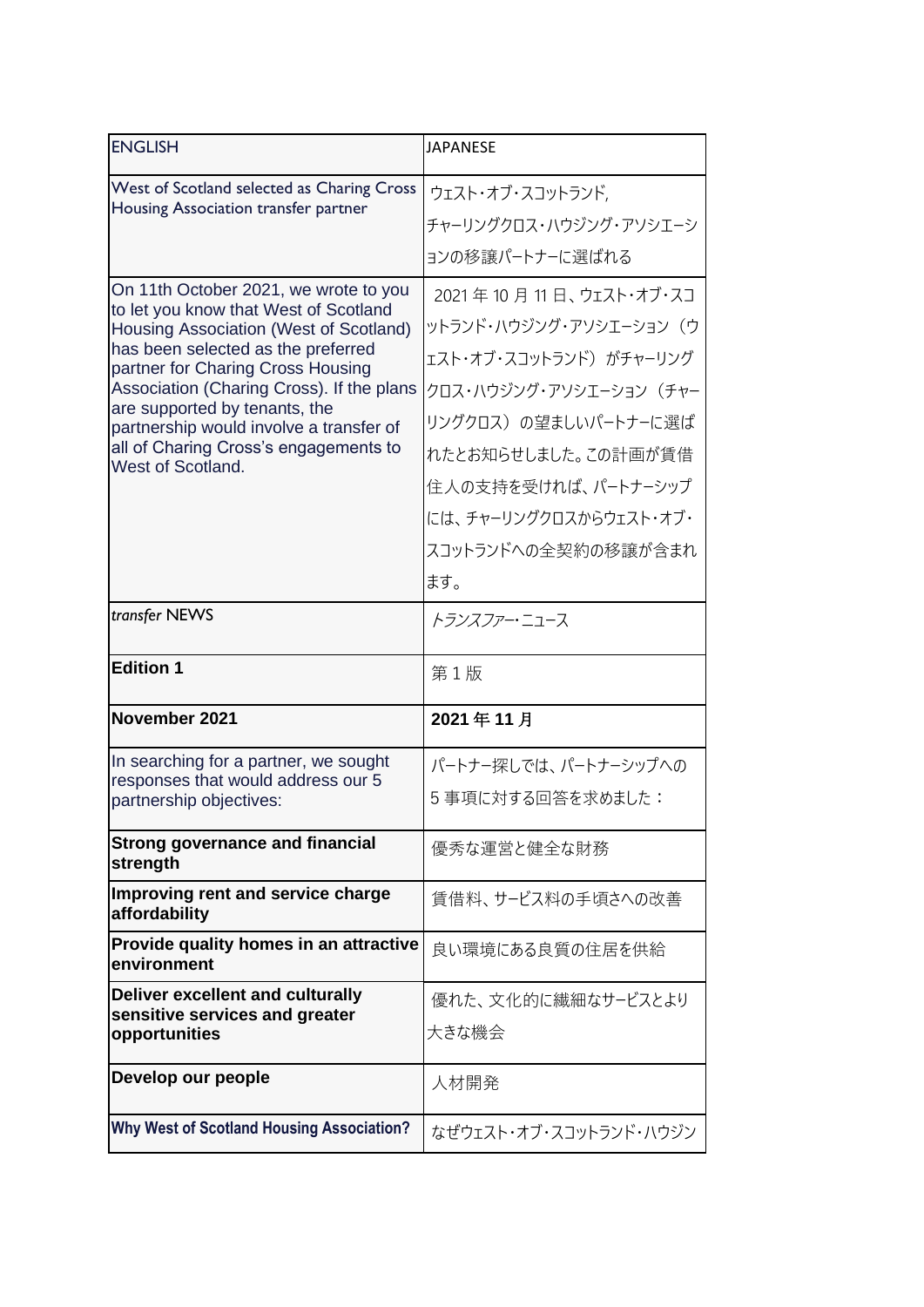|                                                                                                                                                                                                                                                                                                                                               | グ・アソーシエーション?                                                                                                                         |
|-----------------------------------------------------------------------------------------------------------------------------------------------------------------------------------------------------------------------------------------------------------------------------------------------------------------------------------------------|--------------------------------------------------------------------------------------------------------------------------------------|
| All of the submissions by registered<br>social landlords who wanted to become<br>our preferred partner went through a<br>rigorous assessment<br>process. Taking account of what we<br>know is important to you, we focussed<br>on finding the best overall offer that<br>would deliver the following tenant and<br>factored owner priorities: | 望ましいパートナーに応募したすべての登<br>録社会福祉大家の提出書類は厳格な<br>審査を経ました。あなた方にとっての重要<br>性を考慮に入れ、下記の賃借住人と共<br>有部所有者の優先事項を提供する、総<br>体的に最適のオファーに焦点を当てまし<br>た: |
| Ensuring rents remain affordable.                                                                                                                                                                                                                                                                                                             | 賃借料を手頃に留める。                                                                                                                          |
| Ensuring service charges are clear and<br>transparent and contractors are<br>managed to deliver good services.                                                                                                                                                                                                                                | 明確で透明なサービス料金と、良質のサ<br>-ビスを提供するよう管理された業者。                                                                                             |
| Accelerating and improving the                                                                                                                                                                                                                                                                                                                | 住まいに必ず必要な補修工事を提供す                                                                                                                    |
| investment programme to deliver much                                                                                                                                                                                                                                                                                                          | るために、投資プログラムを繰り上げ、改                                                                                                                  |
| needed catch up work in our homes.                                                                                                                                                                                                                                                                                                            | 善する。                                                                                                                                 |
| Improving the management and physical                                                                                                                                                                                                                                                                                                         | 屋外環境の管理と物理的条件を向上                                                                                                                     |
| condition of the external environment.                                                                                                                                                                                                                                                                                                        | させる。                                                                                                                                 |
| Ensuring a strong and positive culture                                                                                                                                                                                                                                                                                                        | 顧客の要望に焦点を当てた健全で積極                                                                                                                    |
| focused on customer excellence.                                                                                                                                                                                                                                                                                                               | 的な行動様式の確保                                                                                                                            |
| Greater access to staff and services at a                                                                                                                                                                                                                                                                                                     | 賃借住人と共有部所有者に好都合の                                                                                                                     |
| time, place, and manner to suit the                                                                                                                                                                                                                                                                                                           | 時間、場所、方法で職員やサービスへ連                                                                                                                   |
| needs of tenants and factored owners.                                                                                                                                                                                                                                                                                                         | 絡できる広いアクセス。                                                                                                                          |
| Providing a quality factoring service that                                                                                                                                                                                                                                                                                                    | 金額に見合った、質の高い共有部サービ                                                                                                                   |
| demonstrates value for money.                                                                                                                                                                                                                                                                                                                 | スを供給する。                                                                                                                              |
| Offering a range of wider support                                                                                                                                                                                                                                                                                                             | 賃借住人の生活機会を向上させ、変化                                                                                                                    |
| services to help support tenants to                                                                                                                                                                                                                                                                                                           | するニーズに適うよう、 賃借住人サポートを                                                                                                                |
| improve life opportunities and to meet                                                                                                                                                                                                                                                                                                        | ヘルプするより広範囲のサポート・サービス                                                                                                                 |
| their changing needs.                                                                                                                                                                                                                                                                                                                         | を提供する。                                                                                                                               |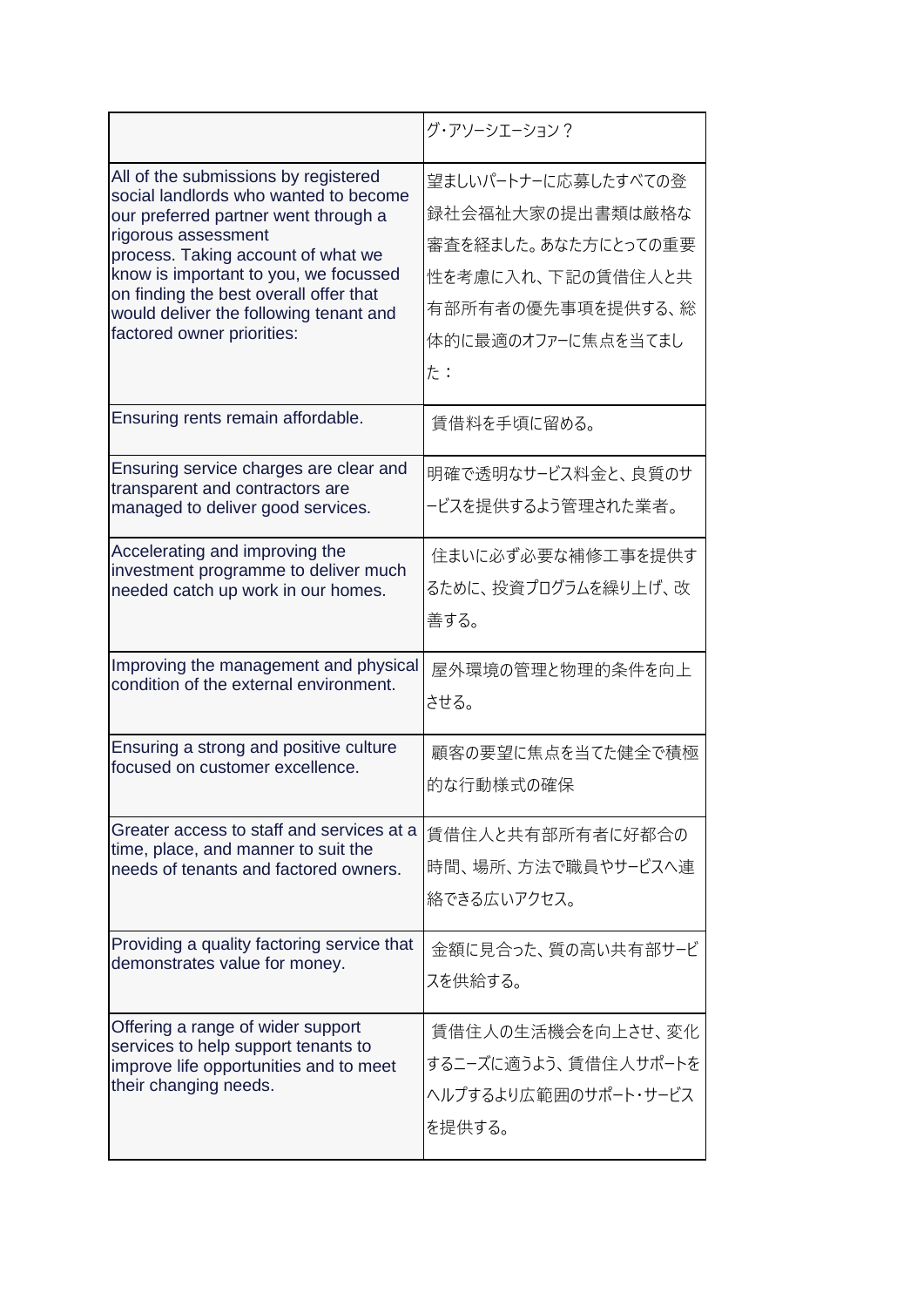| Deciding on the preferred partner was a<br>very difficult one as we had received a<br>number of strong partnership<br>proposals. However, our Management<br>Committee agreed that the proposal<br>received from West of Scotland was the<br>one that presented the strongest offer<br>against the above priorities and the best<br>option for Charing Cross's tenants,<br>factored owners and staff.                                                                                                                                                                                                                                                                                        | パートナーシップへの優れた提案が数件あ<br>り、望ましいパートナーの決定は非常に難<br>しいものでした。しかし、私たちのマネジメン<br>ト・コミッティーが、ウェスト・オブ・スコットラ<br>ンドの提案が上記の優先事項に対し最<br>も強い対応を示しており、 チャーリングクロ<br>スの賃借住人と共有部所有者と職員に<br>とって最善の選択肢であると合意しまし<br>た。                                                                                                                     |
|---------------------------------------------------------------------------------------------------------------------------------------------------------------------------------------------------------------------------------------------------------------------------------------------------------------------------------------------------------------------------------------------------------------------------------------------------------------------------------------------------------------------------------------------------------------------------------------------------------------------------------------------------------------------------------------------|-------------------------------------------------------------------------------------------------------------------------------------------------------------------------------------------------------------------------------------------------------------------------------------------------------------------|
| Both organisations share similar values,<br>and both have a strong commitment to<br>improving the lives of their customers<br>through the homes and services that<br>they provide. Based on the initial offer,<br>we are confident that a transfer into<br>West of Scotland would deliver more<br>affordable rents and service charges<br>than Charing Cross could support if we<br>stayed independent. On top of this,<br>West of Scotland would be able to<br>deliver significant investment in your<br>homes and the environment to improve<br>the quality of the homes that we provide,<br>whilst also broadening and improving<br>the range of services available to our<br>customers. | 両団体は同様の価値観を持っており、<br>両団体共に供給する住居とサービスを通<br>して、顧客の生活向上への強い責任感を<br>持っています。<br>この初期提案に基づき、ウェスト・オブ・ス<br>コットランドへの移譲は、チャーリングクロス<br>が独立を維持してサポートしていった場合<br>よりも、もっと手頃な賃借料とサービス料<br>金を提供できると確信しています。<br>その上、ウェスト・オブ・スコットランドは、あ<br>なたの住まいや環境に大きな投資をもた<br>らすことができ、私達が提供する住まいの<br>質を向上させ、さらに、私たちの顧客への<br>サービスの枠が広がり、向上するでしょう。 |
| We thought it would be helpful in this<br>first edition of Transfer News to tell<br>you a bit about West of Scotland and<br>the next stages in the transfer<br>journey. We also want to hear<br>from YOU as we shape the transfer<br>plans to meet your needs. HAVE<br>YOUR SAY by completing the short<br>survey at the end of this newsletter<br>by Friday 3rd December 2021                                                                                                                                                                                                                                                                                                              | このトランスファー・ニュース第 1 版にウェス<br>ト・オブ・スコットランドについて、また、 移<br>譲の次段階について少々お伝えするとお<br>役に立つかと思います。<br>また、あなたのニーズに合うよう移譲計画<br>を形成していきますから、ご意見を聞かせ                                                                                                                                                                              |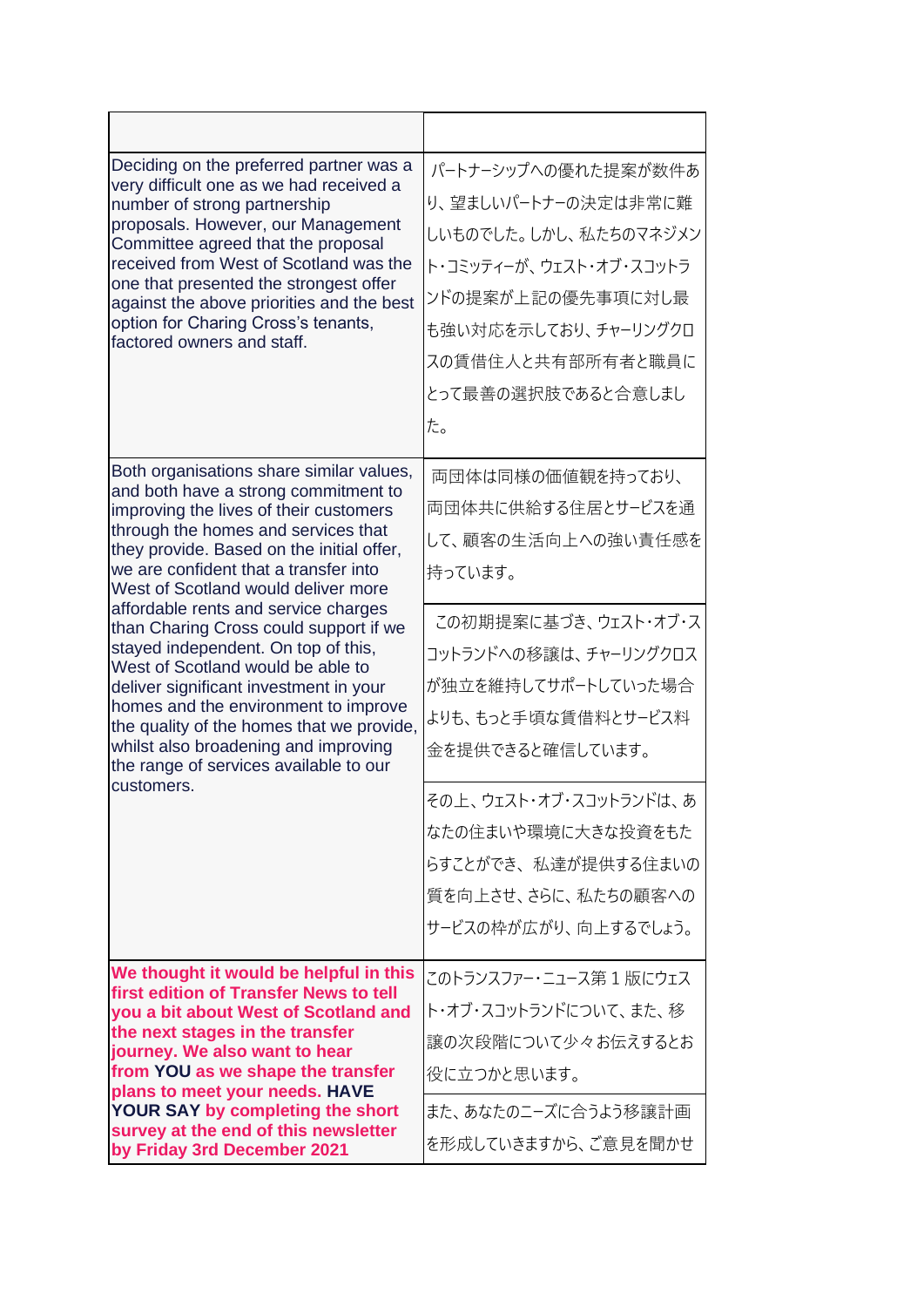|                                                                                                                                                                                                                                                                                                                                                                                                                                                                                                                  | てください。                                                                                                                                                                                                                                                                      |
|------------------------------------------------------------------------------------------------------------------------------------------------------------------------------------------------------------------------------------------------------------------------------------------------------------------------------------------------------------------------------------------------------------------------------------------------------------------------------------------------------------------|-----------------------------------------------------------------------------------------------------------------------------------------------------------------------------------------------------------------------------------------------------------------------------|
|                                                                                                                                                                                                                                                                                                                                                                                                                                                                                                                  | 2021年12月3日までに、このニュースレ<br>ターの最後にある、簡単な質問表に書い<br>て、ご意見をお知らせください。                                                                                                                                                                                                              |
| Who are West of Scotland Housing<br>Association?                                                                                                                                                                                                                                                                                                                                                                                                                                                                 | ウェスト・オブ・スコットランド・ハスジング・<br>アソーシエーションって何?                                                                                                                                                                                                                                     |
| Founded in 1965, West of Scotland<br>strives to be more than just a<br>landlord. What sets West of Scotland<br>apart is the way in which it goes further<br>to improve the lives of its tenants,<br>innovatively responding to their needs<br>as their lives change. Much of this is<br>delivered through their subsidiary<br>Willowacre Trust. They provide around<br>3,500 homes across the West of<br>Scotland and they proudly pledge to go<br>further to provide housing that its<br>tenants can call home. | ウェスト・オブ・スコットランドは 1965 年に<br>設立、単なる大家に留まらない努力をし<br>ています。ウェスト・オブ・スコットランドのユ<br>ニークさは、賃借住人の生活変化による<br>ニーズに画期的に対応し、賃借住人の生<br>活向上のために更に踏み込むところです。<br>この多くは、子会社のウィローエーカー・トラ<br>ストを介して供給しています。ウェスト・オ<br>ブ・スコットランド全体の約 3500 戸に供<br>給し、賃借住人が家庭と呼ぶことができ<br>る住居を提供するために、更に一歩踏み<br>込みます。 |
| West of Scotland has a strong reputation<br>for good governance and recently<br>received the highest rating of Substantial 営には高評価があり、最近、内部査定<br>Assurance on Governance from their<br>internal auditors. Their Board carries out<br>a process throughout the year to self-<br>assess against the regulatory<br>requirements including the Regulatory<br>Standards. A short life working group is<br>in place which includes Board Members,<br>staff and the Chair of their Tenants<br>Advisory Group (TAG).      | ウェスト・オブ・スコットランドの優れた運<br>で、運営の高確実性に最高評価を獲得<br>しました。理事会は、年間を通して、規制<br>基準を含む規制必須項目に対して自己<br>評価を実施しています。短期作業グルー<br>プが設けられており、理事と職員とテナン<br>ト・アドバイザリー・グループ (TAG)の会長<br>が含まれています。                                                                                                  |
| This group reviews their compliance and<br>reports to the full Board. At the end of<br>this process, the Board decide if they<br>have assurance in relation to<br>compliance with the regulatory<br>requirements before submitting their                                                                                                                                                                                                                                                                         | このグループは、コンプライアンスを見直<br>し、総理事会に報告します。この過程の<br>最後、スコテッィシュ・ハウジング・レギュレー<br>ターへ保証報告書類を提出する前に、理                                                                                                                                                                                   |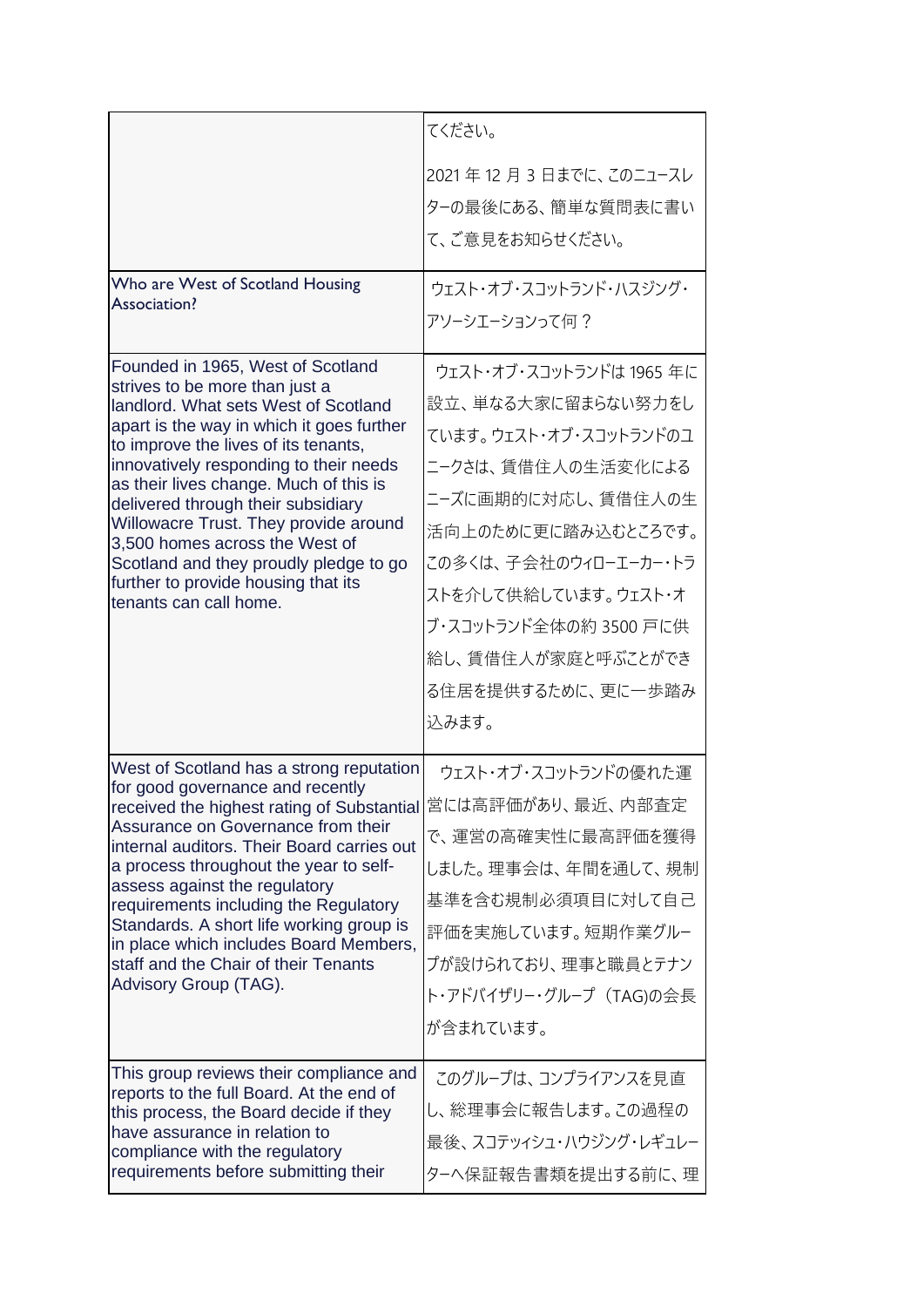| assurance statement to the Scottish<br>Housing Regulator West of Scotland<br>have submitted a fully compliant<br>Assurance Statement for the past two<br>years.                                                                                                                                                                                                                                                                                                                          | 事会は規制要項に順守しているかを判<br>断します。ウェスト・オブ・スコットランドは、<br>過去2年間、完全順守の保証報告書<br>類を提出しています。                                                                                                              |
|------------------------------------------------------------------------------------------------------------------------------------------------------------------------------------------------------------------------------------------------------------------------------------------------------------------------------------------------------------------------------------------------------------------------------------------------------------------------------------------|--------------------------------------------------------------------------------------------------------------------------------------------------------------------------------------------|
| They have a solid track record of<br>achieving the financial targets along with<br>a strong balance sheet. They are<br>committed to reducing costs and<br>maximising income to help them keep<br>rents increases as low as possible. They<br>focus on value for money and delivering<br>efficiencies to ensure financial stability in<br>the longer term. This, in turn enables<br>them to make progress towards rent<br>affordability and invest in good, quality<br>homes for tenants. | 健全な財務表と共に財政目標達成<br>の確固とした記録を有しています。費用<br>削減して収入を最大化することにより、賃<br>借料増額をできる限り低く抑えるよう努<br>力をしています。金額対価と高い効果に<br>焦点を置くことで、長期的な財政安定の<br>確保を図っています。これが、賃借住人へ<br>の賃借料の手頃さ、良質の住まいへの進<br>歩を可能にしています。 |
| <b>West of Scotland's Corporate Business</b><br>Plan sets out a substantial investment<br>programme both in terms of our existing<br>housing stock and our plans for new<br>build homes. Their Board recently<br>approved a new Development Strategy<br>that underlines an ambitious<br>development programme of creating<br>close to 700 new homes over the next<br>five years at an investment of £130m.                                                                               | ウェスト・オブ・スコットランドの投資事業<br>計画は、既存住宅と新規建築住宅の双<br>方に、相当な投資プログラムを打ち出して<br>います。<br>最近、理事会が、次の5年間で£1億<br>3千万を投資し、700 戸近い新住宅を<br>建築するという、意欲的な開発プログラム<br>である新開発戦略を承認しました。                            |
| West of Scotland are a regional<br>Registered Social Landlord that has<br>managed to give a strong community<br>voice to all our communities in shaping<br>local service and future priorities.                                                                                                                                                                                                                                                                                          | ウェスト・オブ・スコットランドは、 登録され<br>た社会福祉大家で、地元サービスと将来<br>の優先事項を形成するのに、全コニュニテ<br>ィーが強いコニュニティーの声をもつことがで<br>きています。                                                                                     |
| This is strongly demonstrated by their<br>performance in many key areas<br>including tenant satisfaction, customer<br>engagement and communication.                                                                                                                                                                                                                                                                                                                                      | これは、賃借住人の満足感、顧客関<br>与、コニュニケーション等、多くの主要分野<br>での彼らの活動に強く表れています。                                                                                                                              |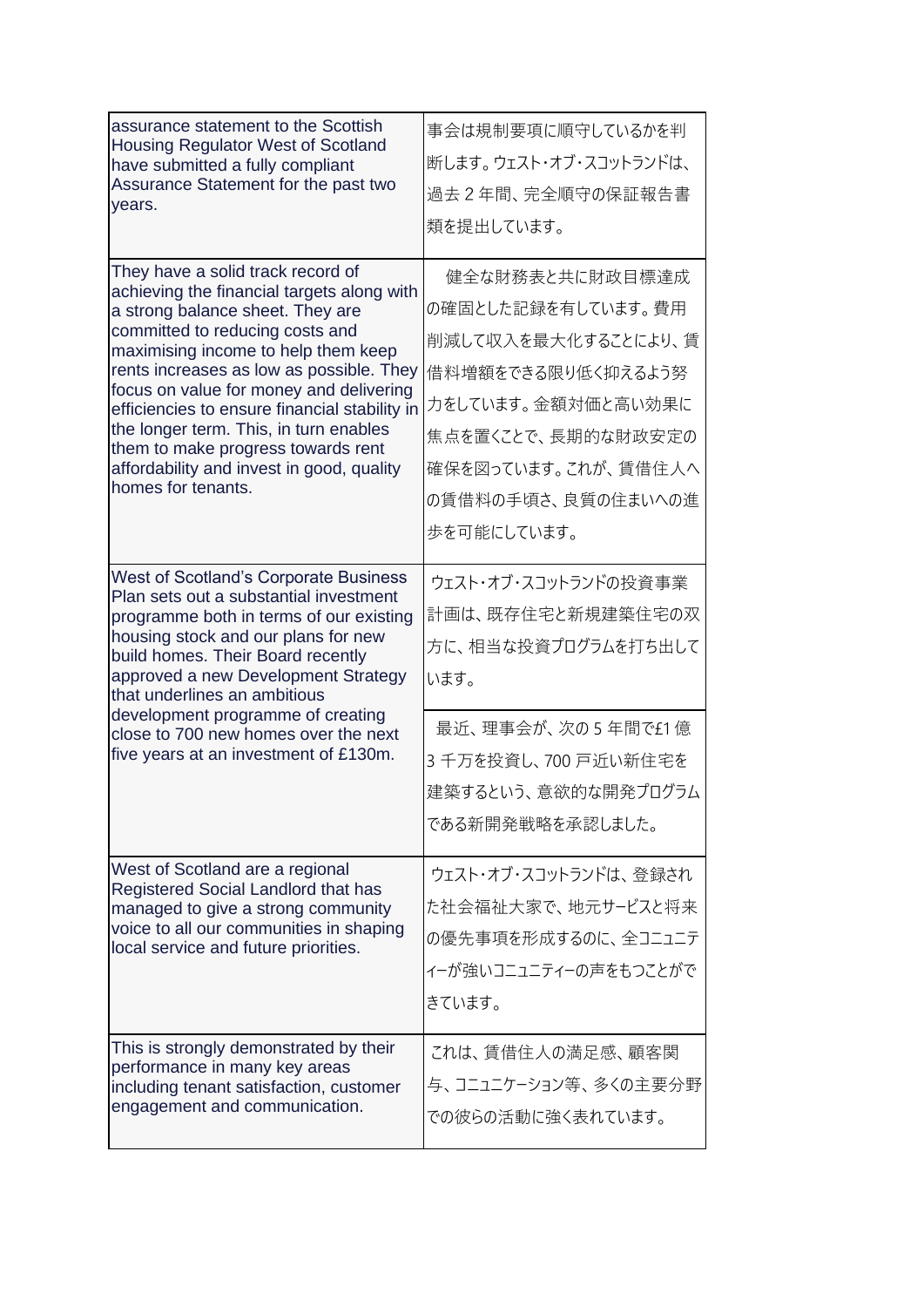| <b>KPI Satisfaction Measure</b>                                                                                                                                                                                                                                                                          | KPI 満足度測定                                                                                                               |
|----------------------------------------------------------------------------------------------------------------------------------------------------------------------------------------------------------------------------------------------------------------------------------------------------------|-------------------------------------------------------------------------------------------------------------------------|
| <b>WSHA(2020/21)</b>                                                                                                                                                                                                                                                                                     | <b>WSHA(2020/21)</b>                                                                                                    |
| Scottish Average                                                                                                                                                                                                                                                                                         | スコットランドの平均                                                                                                              |
|                                                                                                                                                                                                                                                                                                          |                                                                                                                         |
| Tenants satisfied with overall service                                                                                                                                                                                                                                                                   | 総サービスへの賃借住人の満足度                                                                                                         |
| 91%                                                                                                                                                                                                                                                                                                      | 91%                                                                                                                     |
| 89%                                                                                                                                                                                                                                                                                                      | 89%                                                                                                                     |
| How good or poor do you feel WSHA<br>are at keeping you informed about their<br>services and decisions?                                                                                                                                                                                                  | サービスや決定に関する WSHA からのお<br>知らせ継続はどれほど良いまたは悪いで<br>すか?                                                                      |
| 99%                                                                                                                                                                                                                                                                                                      | 99%                                                                                                                     |
| 92%                                                                                                                                                                                                                                                                                                      | 92%                                                                                                                     |
| How satisfied or dissatisfied are you with<br>the opportunities given to you to<br>participate in your landlord's decision-<br>making process?                                                                                                                                                           | 大家の意思決定に関与する機会に関し<br>て、どれほど満足または不満足ですか?                                                                                 |
| 100%                                                                                                                                                                                                                                                                                                     | 100%                                                                                                                    |
| 87%                                                                                                                                                                                                                                                                                                      | 87%                                                                                                                     |
| What is a Transfer of Engagements?                                                                                                                                                                                                                                                                       | 契約の移譲って何?                                                                                                               |
| A Transfer of Engagements is the legal<br>process that allows one housing<br>association to transfer all of its homes<br>and interests into another.                                                                                                                                                     | 契約の移譲は法的な過程で、あるハウジ<br>ング・アソシエーションがその全ての住居と<br>賃借住人を他者に移譲することを許可す<br>るものです。                                              |
| Both Charing Cross and West of<br>Scotland are regulated by the Scottish<br>Housing Regulator (SHR) so the whole<br>process is governed by SHR regulatory<br>standards and statutory guidance, and<br>we must demonstrate that the transfer is<br>in the best interest of current and future<br>tenants. | チャーリングクロスとウェスト・オブ・スコット<br>ランドは共に、スコティッシュ・ハウジンブ・レ<br>ギュレーター (SHR)に規定されており、全<br>過程が SHR の規制基準と法廷指針に<br>規制を受けており、私たちは移譲が現在 |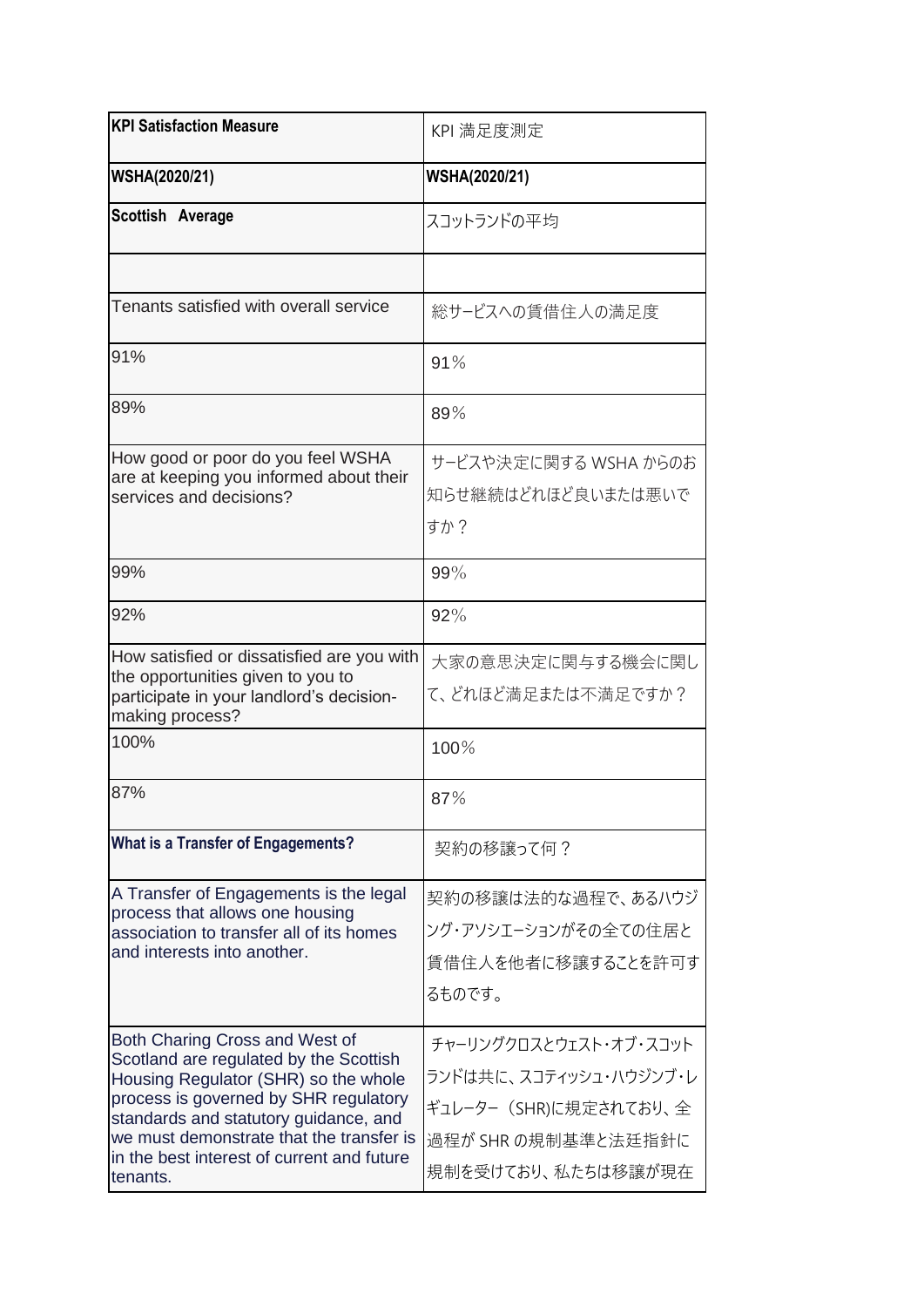|                                                                                                                             | また将来の賃借住人に最善の利益であ       |
|-----------------------------------------------------------------------------------------------------------------------------|-------------------------|
|                                                                                                                             | ることを示さなければなりません。        |
| We have lots of work ahead and tenants<br>will have their say at each stage of the                                          | 仕事は山のようにあり、過程の各段階で      |
| process and will have a final vote on                                                                                       | 賃借住人の意見を聞き、最終的に移譲       |
| whether the transfer takes place.                                                                                           | をするかの投票があります。           |
| If the transfer of engagements is<br>supported by tenants and goes ahead,                                                   | 賃借住人が契約の移譲を支持し、実現       |
| all of Charing Cross's interests,                                                                                           | すれば、チャーリングクロスの利益、義務、    |
| obligations, liabilities, staff etc transfer to<br>West of Scotland Charing Cross tenants                                   | 責任、職員等の全てがウェスト・オブ・スコ    |
| would become West of Scotland tenants                                                                                       | ットランドに移譲されます。 チャーリングクロ  |
| and retain ALL of your existing tenancy<br>rights. Staff would become West of                                               | スの賃借住人はウェスト・オブ・スコットラン   |
| Scotland employees with their terms and<br>conditions protected. West of Scotland                                           | ドの賃借住人となり、現存の賃借権は全      |
| would become the factor of the factored                                                                                     | て存続されます。 職員はウェスト・オブ・スコ  |
| stock.                                                                                                                      | ットランドの雇用員となり、契約条件は保     |
|                                                                                                                             | 護されます。ウェスト・オブ・スコットランドは  |
|                                                                                                                             | 共有部不動産の管理者となります。        |
| If the transfer goes ahead, Charing<br>Cross would no longer have its own                                                   | もし移譲が実現すれば、チャーリングクロ     |
| Management Committee. However, as<br>part of the initial transfer offer from West<br>of Scotland, they are keen to set up a | スのマネジメント・コミッティーはなくなりま   |
|                                                                                                                             | す。しかし、ウェスト・オブ・スコットランドから |
| new group that they can work with to<br>ensure a strong local tenant/ resident                                              | の最初の移譲申し出には、地元賃借住       |
| voice to shape local services and                                                                                           | 人/居住者の強い声が地元サービスと優      |
| priorities.                                                                                                                 | 先事項を形作るために、一緒に活動でき      |
|                                                                                                                             | る新しいグループの設立をしたいとありま     |
|                                                                                                                             | す。                      |
| What happens next?                                                                                                          | 次は何?                    |
| A transfer of this nature requires<br>careful consideration and a number                                                    | この種の移譲は慎重に考慮し、下記を       |
| of stages that must be undertaken,<br>including the following:                                                              | 含んだ数段階を経なければなりません:      |
| Preparation of a detailed joint business<br>case that will develop the initial                                              | 賃借住人が移譲の実現を支持すれば、       |
| submission from West of Scotland into                                                                                       | ウェスト・オブ・スコットランドからの最初の   |
| detailed transfer promises if tenants<br>support the transfer taking place.                                                 | 提案を詳細な移譲プロミスへと発展させ      |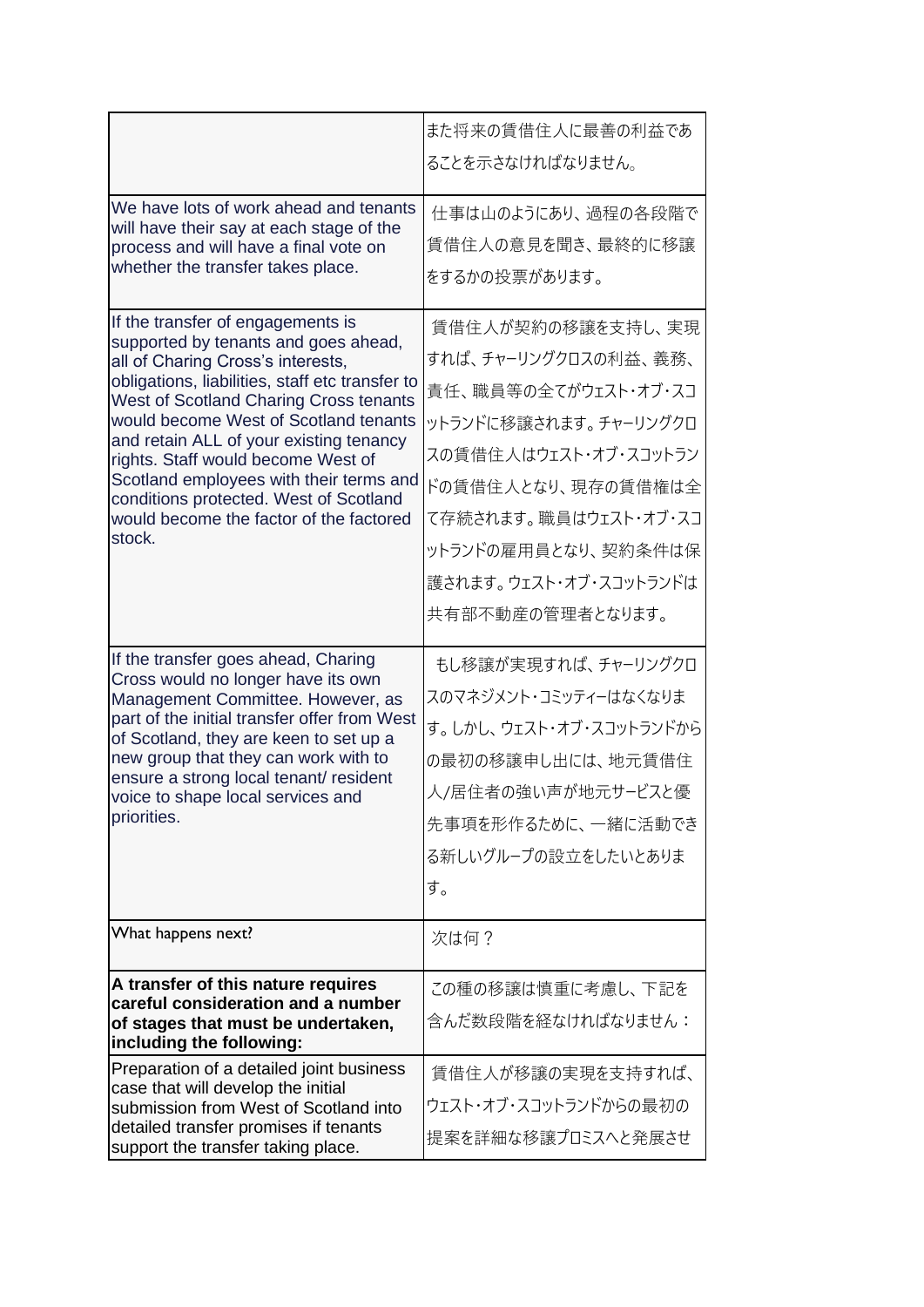|                                                                                                                                                                                                                                                                                             | る細かな共同ビジネス・ケースの準備。                                                                                                                                      |
|---------------------------------------------------------------------------------------------------------------------------------------------------------------------------------------------------------------------------------------------------------------------------------------------|---------------------------------------------------------------------------------------------------------------------------------------------------------|
| Detailed due diligence which means<br>both Charing Cross and West of<br>Scotland checking each other legally<br>and financially.<br>Informal consultation with tenants to<br>shape the business case, then formal                                                                           | チャーリングクロスとウェスト・オブ・スコット<br>ランドの双方が、それぞれ法的、財政的<br>確認をする詳細なデューデリジェンス。<br>ビジネス・ケースを形成するための賃借住                                                               |
| consultation on the detailed offer from<br>West of Scotland that will hopefully<br>culminate in a tenant ballot where every<br>Charing Cross tenant will get to vote on<br>the transfer.                                                                                                    | 人との気軽な雑談、ウェスト・オブ・スコッ<br>トランドからの詳細な申し出に関する正式<br>協議、願わくば、チャーリングクロスの賃借<br>住人全員が移譲について投票する賃借<br>住人投票へと至ること。                                                 |
| Communication with factored owner<br>customers and Charing Cross<br>shareholding members at each stage<br>and inviting their views.                                                                                                                                                         | 各段階での共有部所有の顧客やチャー<br>リングクロスの出資会員たちとのコミュニケ<br>ーションと、彼らの意見を聞くこと。                                                                                          |
| Engagement with key stakeholders and<br>consents from lenders and other<br>statutory bodies.                                                                                                                                                                                                | 大出資者との契約や金融機関や他の<br>決定組織からの承認。                                                                                                                          |
| If the tenant ballot is positive, meetings<br>of the association's membership to<br>approve, then confirm a transfer<br>resolution.                                                                                                                                                         | 賃借住人投票が支持の場合、アソシエ<br>ーションの会員会議で移譲決議の承認と<br>確認。                                                                                                          |
| <b>Introducing your Independent Tenant Adviser</b>                                                                                                                                                                                                                                          | 独立テナント・アドバイザーの紹介                                                                                                                                        |
| The Tenants Information Service (TIS)<br>has been appointed as Independent<br>Tenant Adviser to work with tenants to<br>ensure you have all the information you<br>need, and you are supported throughout<br>the process to understand the<br>implications of a Transfer of<br>Engagements. | テナント・インフォメーション・サービス (TIS)<br>は、賃借住人向けの独立アドバイザーに<br>任命されており、賃借住人に対応し、契<br>約の移譲に含まれる事柄への理解を促<br>すために、あなたが必要な情報をすべて得<br>ていることを確実とし、この過程を通してサ<br>ポートを提供します。 |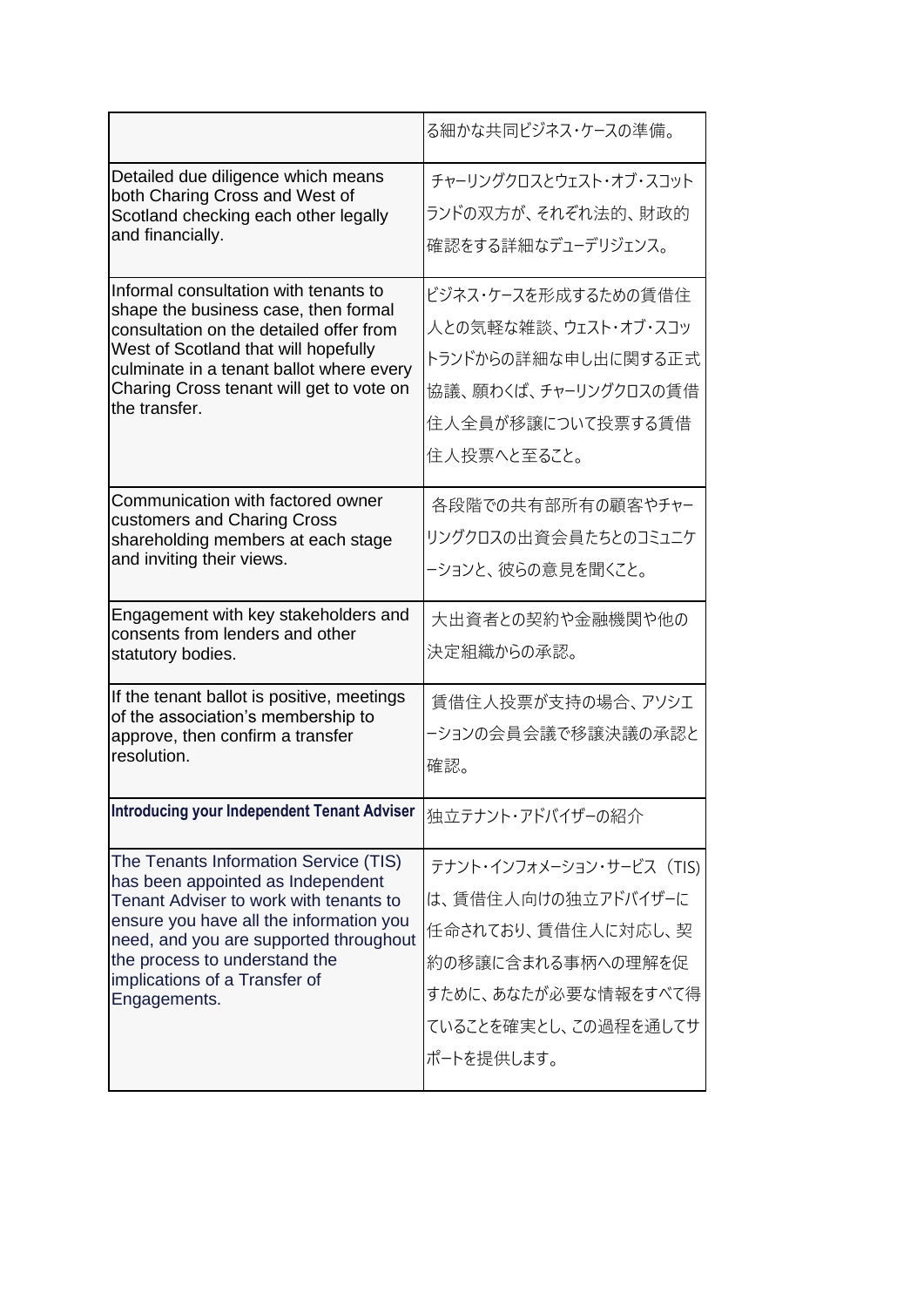| TIS is a national organisation that has<br>provided independent advice to the<br>majority of tenants in Scotland<br>considering a Transfer of<br>Engagements. They will be in touch to<br>hear your views. TIS will also carry out<br>an independent assessment of<br>the eventual transfer proposal to ensure<br>that all the tenant promises offered are<br>in line with what tenants want and can<br>be paid for if the transfer proceeds. TIS<br>will provide a free advice line during the<br>tenant consultation, so if you have any<br>questions about the transfer proposal or<br>want to get more involved, please call<br>TIS on 0800 488 0982 (during office<br>hours) or email info@tis.org.uk | TIS は、国家的団体で、契約の移譲に<br>関しての独立したアドバイスをスコットラン<br>ドの多くの賃借住人に提供しています。あ<br>なたの意見も聞きます。TIS は最終的に<br>起こる移譲提案の独立したアセスメントも<br>執り行い、移譲が進むなら、賃借住人へ<br>のプロミスが、賃借住人が何を望み、どれ<br>ほど支払われるかに適っていることを確か<br>にします。TIS は、賃借住人の協議中は、<br>無料の相談ラインがあり、移譲案件につ<br>いて質問があったり、もっと参加したけれ<br>ば、どうぞ TIS0800 488 0982(業務時<br>間内)に電話するか、<br>info@tis.org.uk に email してください。 |
|------------------------------------------------------------------------------------------------------------------------------------------------------------------------------------------------------------------------------------------------------------------------------------------------------------------------------------------------------------------------------------------------------------------------------------------------------------------------------------------------------------------------------------------------------------------------------------------------------------------------------------------------------------------------------------------------------------|--------------------------------------------------------------------------------------------------------------------------------------------------------------------------------------------------------------------------------------------------------------------------------------------------------------------------------------------|
| <b>Have Your Say</b>                                                                                                                                                                                                                                                                                                                                                                                                                                                                                                                                                                                                                                                                                       | あなたの意見                                                                                                                                                                                                                                                                                                                                     |
| We began our transfer partner search<br>based on the things we felt from<br>feedback mattered to you most. As we<br>now move into the stage of developing<br>the detailed joint business case that will<br>contain the transfer offer from West of<br>Scotland, we want to make sure this has<br>been firmly shaped by your priorities.                                                                                                                                                                                                                                                                                                                                                                    | 移譲パートナー探しは、あなた方にとって<br>最大の問題に関するフィードバックから私<br>たちが感じたことをベースにしました。今は、<br>ウェスト・オブ・スコットランドからの移譲オフ<br>アーを含めた詳しい共同ビジネス・ケースの<br>作成段階へと進んでいますが、これは確<br>実にあなた方の優先事項によって形作ら<br>れているか確認したいです。                                                                                                                                                         |
| Please help us by completing the short<br>survey to tell us whether we have<br>captured the correct priorities or to let us<br>know anything you think we have<br>missed. The survey is enclosed with<br>this<br>newsletter but can be completed online<br>using the link below:                                                                                                                                                                                                                                                                                                                                                                                                                           | 簡単な質問表に記入して、私達が正し<br>い優先事項を捉えているか、また、何か<br>見落としていないかをお知らせください。質<br>問表は、このニュースレターに同封されてい<br>ますが、下記のリンクでオンラインでもでき<br>ます。                                                                                                                                                                                                                     |
| https://www.surveymonkey.co.uk/r/W<br><b>SHACXNov21</b>                                                                                                                                                                                                                                                                                                                                                                                                                                                                                                                                                                                                                                                    | https://www.surveymonkey.co.uk                                                                                                                                                                                                                                                                                                             |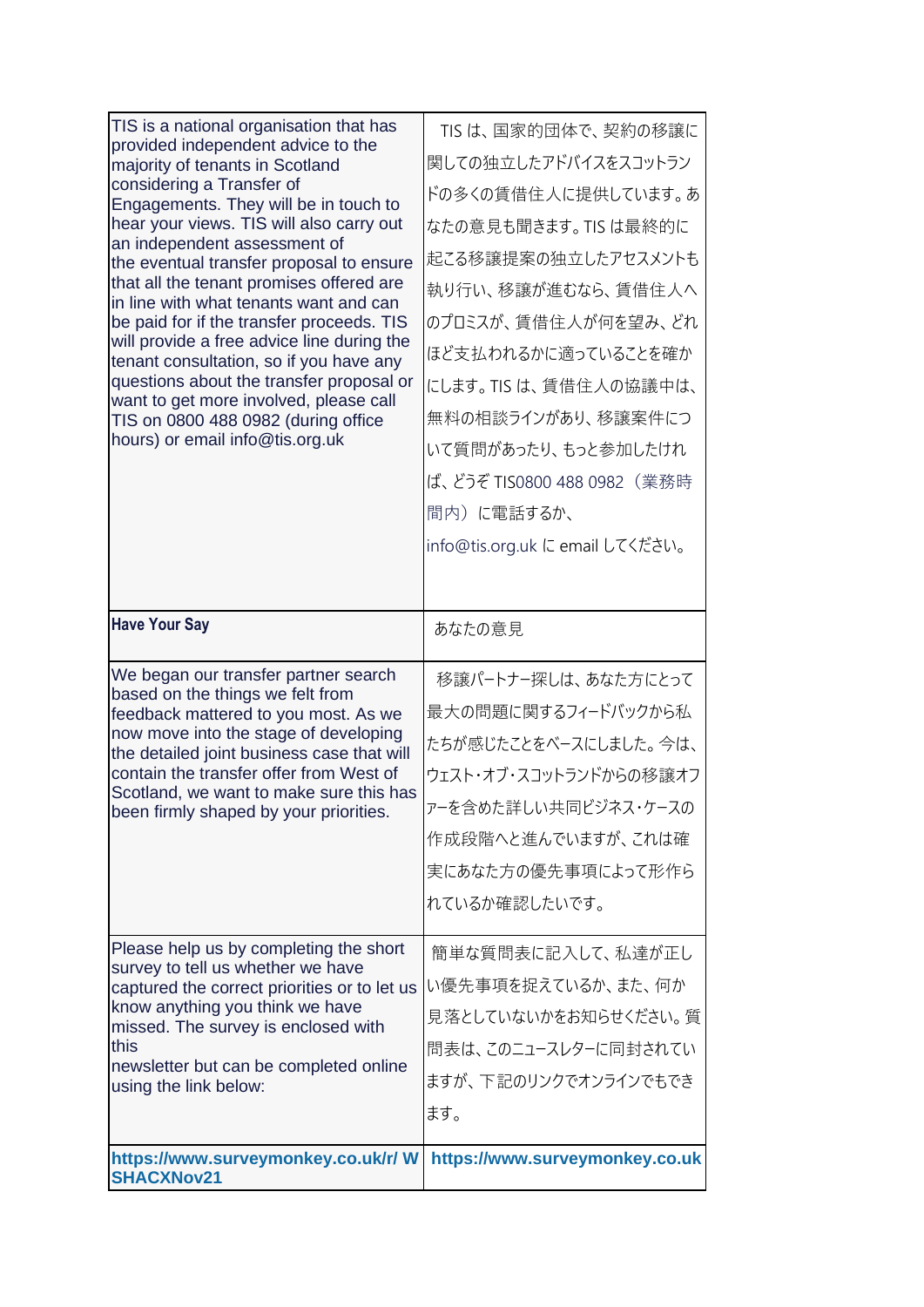|                                                                                                                                                                                                                                                                                                                                                                                                                                                                                                                    | /r/ WSHACXNov21                                                                                                                                                                                                                                                  |
|--------------------------------------------------------------------------------------------------------------------------------------------------------------------------------------------------------------------------------------------------------------------------------------------------------------------------------------------------------------------------------------------------------------------------------------------------------------------------------------------------------------------|------------------------------------------------------------------------------------------------------------------------------------------------------------------------------------------------------------------------------------------------------------------|
| You can also feedback your thoughts to<br>TIS either by calling the freephone<br>number 0800 488 0982 or by<br>emailing info@tis.org.uk                                                                                                                                                                                                                                                                                                                                                                            | また、TIS へ無料電話 0800 488 0982<br>か info@tis.org.uk へ email で、お考え<br>をフィードバックしても戴けます。                                                                                                                                                                                |
| What to get more involved in shaping the<br>future? Why not join our new Transfer Focus<br><b>Groups</b>                                                                                                                                                                                                                                                                                                                                                                                                           | 将来の形作りにもっと参与したいですか?<br>新トランスファー・フォーカス・グループに参加<br>しませんか。                                                                                                                                                                                                          |
| We are keen to work with a group of<br>tenants/factored owner customers to act<br>as a sounding board as we shape the<br>transfer offer. This will be on top of<br>extensive consultation with all tenants as<br>we move through the process.                                                                                                                                                                                                                                                                      | 私たちは、移譲申し出を形作る健全な理<br>事会として、賃借住人/共有部所有者<br>顧客のグループと一緒に取り組んでいきた<br>いです。これは、この段階中、すべての賃<br>貸住居人との広範囲の協議に更に付け<br>加えとなるものです。                                                                                                                                         |
| If you are interested and have the time<br>to give a little of your time over the<br>coming months, we will be holding the<br>first focus groups on December 6th at<br>2pm & 6pm. Given the ongoing COVID<br>restrictions, we will hold the first<br>sessions online via Zoom. TIS will chair<br>the meetings and senior staff from both<br>Charing Cross and West of Scotland will<br>attend. If you would like to register your<br>interest to attend, please contact TIS on<br>0800 488 0982 or info@tis.org.uk | 興味があったり、次の数か月時間にゆと<br>りがあるなら、 第1回フォーカス・グループ<br>が12月6日午後2時と午後6時に開<br>催されます。COVID の規制が続いていま<br>すので、第1回はズームでのオンラインで<br>す。 TIS がこのミーティングを司会し、 チャー<br>リングクロスとウェスト・オブ・スコットランド<br>の双方から上級職員が参加します。参加<br>ご希望の方は、TIS に電話 0800 488<br>0982 か info@tis.org.uk にご連絡くださ<br>い。 |
| If you need help to access the meeting<br>and use Zoom, please let us know and<br>we can arrange this via TIS.                                                                                                                                                                                                                                                                                                                                                                                                     | ミーティングへのアクセスやズームの利用に<br>ヘルプが必要なら、お知らせ下されば、<br>TIS を通じてアレンジします。                                                                                                                                                                                                   |
| We appreciate not everyone feels<br>comfortable with online meetings and if<br>you would prefer face to face meetings<br>throughout this process please let us<br>know, we will do our best to                                                                                                                                                                                                                                                                                                                     | オンライン・ミーティングを好まない人もいま<br>すので、もし、面談をお望みなら、お知ら<br>せ下されば、誰もが参加できるように最善                                                                                                                                                                                              |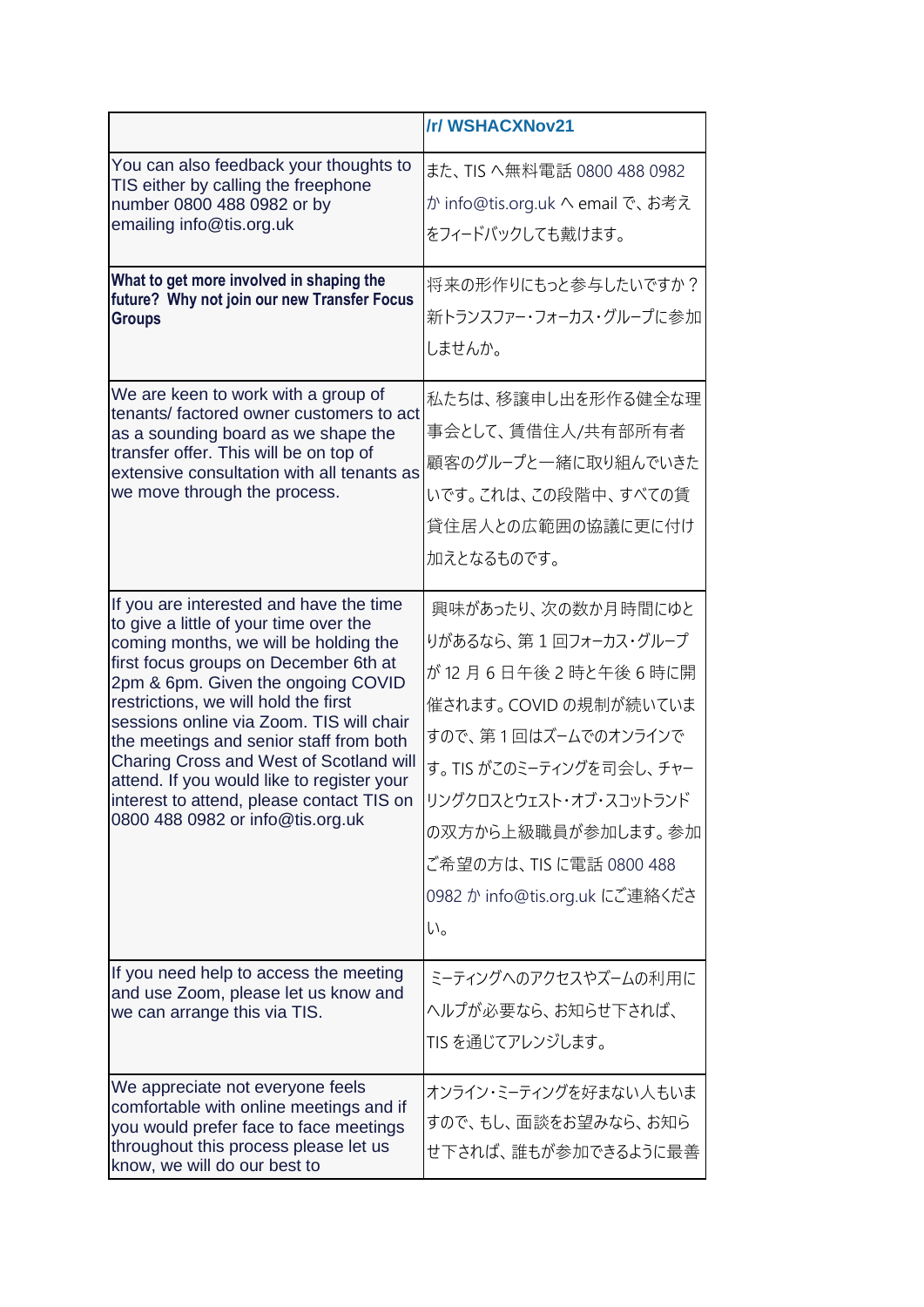| accommodate this to ensure we involve<br>everyone. 3                                                                                                                                                                                                                                                                                                                                                                                     | を尽くします。                                                                                                                                                                                                |
|------------------------------------------------------------------------------------------------------------------------------------------------------------------------------------------------------------------------------------------------------------------------------------------------------------------------------------------------------------------------------------------------------------------------------------------|--------------------------------------------------------------------------------------------------------------------------------------------------------------------------------------------------------|
| How we will keep you up to date                                                                                                                                                                                                                                                                                                                                                                                                          | 更新情報の配信                                                                                                                                                                                                |
| We have prepared a very detailed and<br>extensive consultation plan to make sure<br>tenants are fully informed and consulted<br>on the transfer plans. We will copy all<br>communications to factored owner<br>customers and shareholding members<br>of Charing Cross. In addition to the<br>formal consultation that we are required<br>to do as after the business case is<br>agreed, we will keep you updated in a<br>number of ways: | 移譲プランについて、賃借住人が十分な<br>情報の提供と協議を受けているのを確実<br>にするため、非常に細かく広範囲に及ぶ<br>協議プランを準備しています。チャーリング<br>クロスの共有部分所有者と出資者へのコ<br>ミュニケーションはすべてコピーします。このビ<br>ジネス・ケースが同意された後に、私たちが<br>するべき正式協議会に加えて、数々の手<br>段で最新情報をお届けします。 |
| <b>Charing Cross website - we have</b><br>dedicated page on the Charing Cross<br>website which will be kept up to date<br>with the latest<br>news https://www.cxha.org.uk/transfe<br>r/                                                                                                                                                                                                                                                  | チャーリングクロス・ウェッブサイト - チャーリ<br>ングクロス・ウェッブサイトに専用ページを設<br>け、最新ニュースを常に配信します。<br>news https://www.cxha.org.uk/transfe<br>r/                                                                                   |
| <b>Transfer Facebook - Charing Cross</b><br>has set up a new Transfer Facebook<br>page which will be used to communicate<br>transfer information and updates -<br>please like and follow us at<br>https://www.facebook.com/CharingCr<br>ossHA                                                                                                                                                                                            | トランスファー・フェースブック – チャーリング<br>クロスは新トランスファー・フェースブック・ペ<br>ジを設け、移譲情報と最新情報の配<br>信をします –<br>https://www.facebook.com/CharingC<br>rossHA に like を送って、フォローしてくだ<br>さい。                                           |
| <b>Transfer News</b> - we will continue to<br>provide updates at key stages of the<br>process through Transfer Newsletters                                                                                                                                                                                                                                                                                                               | トランスファー・ニュース ー トランスファー・ニュ<br>-スで、主要段階毎に更新情報を配信し<br>続けます。                                                                                                                                               |
| <b>Online Focus Groups - Charing Cross</b><br>and West of Scotland will be holding<br>online focus groups in partnership with<br>TIS at key points of the transfer to<br>provide updated information                                                                                                                                                                                                                                     | オンライン・フォーカス・グループーチャーリン<br>グクロスとウェスト・オブ・スコットランドは<br>TISと協同して、移譲の主要段階毎にオ                                                                                                                                 |